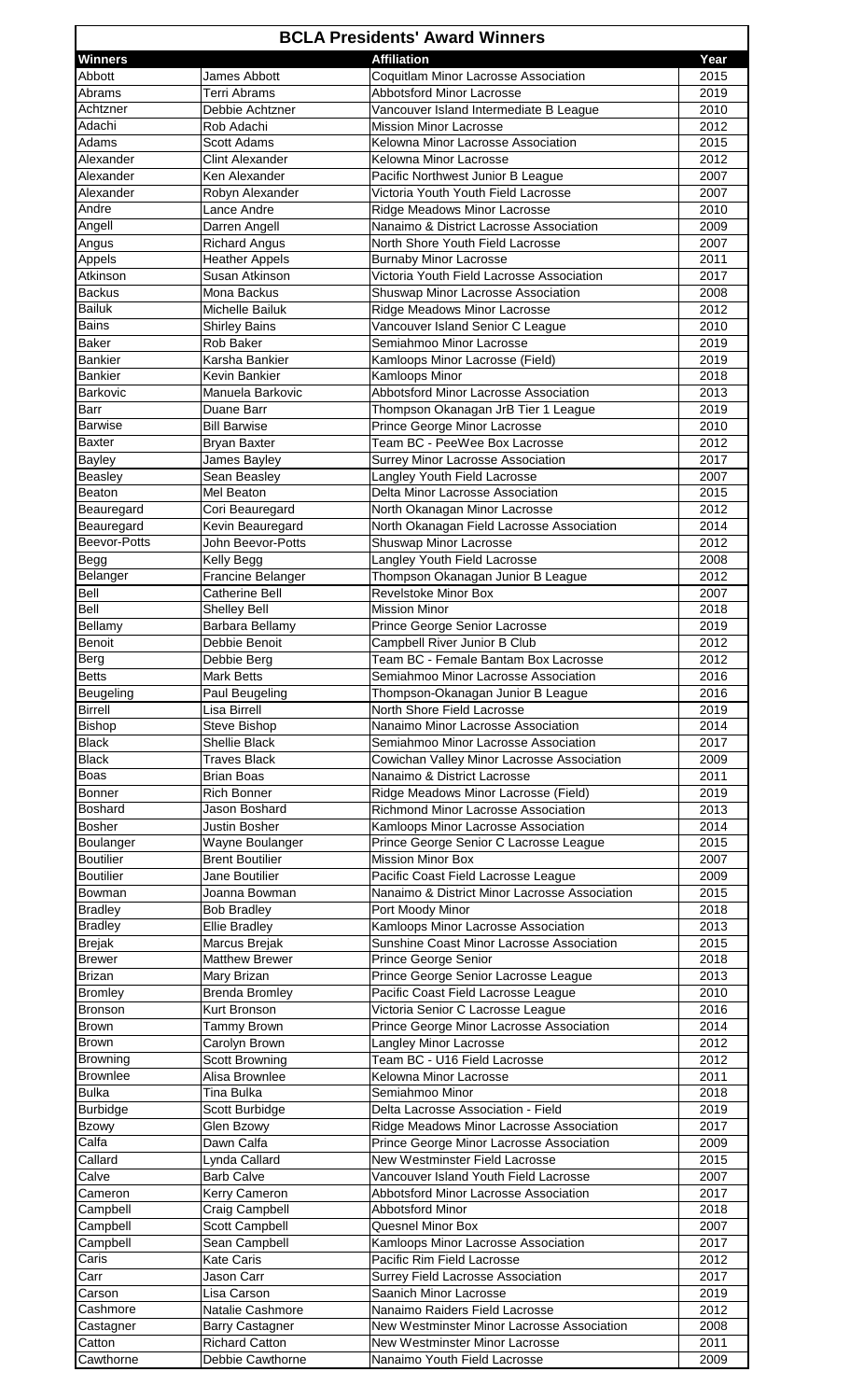| Cawthorne                                                                                                                            | <b>Gord Cawthorne</b>           | Nanaimo Youth Field Lacrosse                                             | 2007         |
|--------------------------------------------------------------------------------------------------------------------------------------|---------------------------------|--------------------------------------------------------------------------|--------------|
| Chetner                                                                                                                              | Dan Chetner                     | <b>Penticton Minor Lacrosse Association</b>                              | 2008         |
| Christiansen<br>Clare                                                                                                                | Nicole Christensen              | New Westminster Minor Lacrosse Association                               | 2017         |
| Close                                                                                                                                | Mary Clare<br>Renee Close       | Canada West Field Lacrosse League<br>Delta Minor Lacrosse Association    | 2015<br>2017 |
| Coakley                                                                                                                              | Jenal Coakley                   | Juan de Fuca Minor Lacrosse Association                                  | 2014         |
| Coates                                                                                                                               | Larissa Coates                  | Victoria Youth Filed Lacrosse                                            | 2019         |
| Collard                                                                                                                              | Chris Collard                   | North Okanagan Minor Lacrosse Association                                | 2014         |
| Collett                                                                                                                              | Mark Collett                    | Vancouver Minor Lacrosse Association                                     | 2017         |
| Collins                                                                                                                              | Jim Collins                     | Vancouver Island Intermediate League                                     | 2007         |
| Comeault                                                                                                                             | <b>Chris Comeault</b>           | BC Intermediate Lacrosse League                                          | 2013         |
| Connolly                                                                                                                             | <b>Brad Connolly</b>            | Abbotsford Minor Lacrosse Association                                    | 2015         |
| Connorton                                                                                                                            | Aleisha Connorton               | Pacific Rim Field Lacrosse Association                                   | 2016         |
| Constable                                                                                                                            | Jamie Constable                 | Pt. Moody Minor Box                                                      | 2007         |
| Constantine                                                                                                                          | <b>Mike Constantine</b>         | <b>Surrey Minor Lacrosse</b>                                             | 2012         |
| Cook<br>Cook                                                                                                                         | Casey Cook                      | <b>WLA</b>                                                               | 2013         |
| Cook                                                                                                                                 | Kathy Cook<br>Rob Cook          | Victoria Youth Field Lacrosse<br>Juan de Fuca Minor Lacrosse Association | 2008<br>2015 |
| Cooper                                                                                                                               | <b>Albert Cooper</b>            | Quesnel Field Lacrosse                                                   | 2017         |
| Coulson                                                                                                                              | Cathy Coulson                   | Nanaimo & District Lacrosse Association                                  | 2017         |
| Cox                                                                                                                                  | Deanna Cox                      | <b>Surrey Field</b>                                                      | 2018         |
| Coyle                                                                                                                                | Pat Coyle                       | Team BC - Female Midget                                                  | 2012         |
| Craggs                                                                                                                               | Tim Craggs                      | Juan de Fuca Minor Lacrosse Association                                  | 2008         |
| Creamer                                                                                                                              | Jeannine Creamer                | Cowichan Valley Minor                                                    | 2018         |
| Cretney                                                                                                                              | Linda Cretney                   | Peninsula Minor Lacrosse Association                                     | 2009         |
| Da Silveira                                                                                                                          | Paulo Da Silveira               | Quesnel Minor Lacrosse Association                                       | 2017         |
| Dalep                                                                                                                                | Rauvy Dalep                     | Saanich Lacrosse Association                                             | 2013         |
| Dash                                                                                                                                 | Dalton Dash                     | Cowichan Valley Minor Box                                                | 2007         |
| Davidson                                                                                                                             | Anita Davidson                  | Peninsula Minor Lacrosse Association                                     | 2017         |
| Davies                                                                                                                               | Cal Davies                      | <b>Surrey Minor Lacrosse</b>                                             | 2011         |
| Davies                                                                                                                               | Kim Davies                      | <b>Surrey Minor Lacrosse</b>                                             | 2010         |
| Davis                                                                                                                                | <b>Heather Davis</b>            | Shuswap Minor Lacrosse Association                                       | 2013         |
| Davis                                                                                                                                | Heidi Davis                     | Port Coquitlam Minor Lacrosse Association                                | 2017         |
| Davis                                                                                                                                | <b>Lyndsey Davis</b>            | Fort St. John Minor                                                      | 2018         |
| Dawes                                                                                                                                | <b>Bill Dawes</b>               | Vancouver Island Senior C League                                         | 2008         |
| Deagle                                                                                                                               | Jesse Deagle                    | Quesnel Minor Lacrosse                                                   | 2019         |
| Del Bianco                                                                                                                           | Angela Del Bianco               | Coquitlam Minor Lacrosse Association                                     | 2013         |
| den Toom                                                                                                                             | Bridget den Toom                | Vancouver Island Intermediate B League                                   | 2013         |
| Deruyter                                                                                                                             | Lana Deruyter                   | <b>Chilliwack Minor Lacrosse</b>                                         | 2012         |
|                                                                                                                                      |                                 |                                                                          |              |
| di Paola                                                                                                                             | Jody di Paola                   | Pt. Moody Minor Lacrosse Association                                     | 2013         |
| <b>Dickie</b>                                                                                                                        | Warren Dickie                   | Comox Valley Minor Lacrosse Association                                  | 2009         |
| Dixon                                                                                                                                | Jane Dixon                      | Vancouver Island Intermediate B League                                   | 2015         |
| <b>Dmytruk</b>                                                                                                                       | Erica Dmytruk                   | Nanaimo Minor Lacrosse Assoc                                             | 2019         |
| Dodge                                                                                                                                | Mae Dodge                       | Shuswap Minor Lacrosse Association                                       | 2015         |
| dos Santos                                                                                                                           | Shawn Donahue                   | Vancouver Field Lacrosse                                                 | 2019         |
| Douglas                                                                                                                              | Susan dos Santos                | Surrey Minor Lacrosse Association<br>Saanich Minor Lacrosse Association  | 2016<br>2008 |
|                                                                                                                                      | Dale Douglas                    | <b>Chilliwack Minor Lacrosse Association</b>                             | 2015         |
| Downey                                                                                                                               | Lisa Douglas<br>Darcie Downey   | Mission Minor Lacrosse Association                                       | 2016         |
| Drabiuk                                                                                                                              | Amy Drabiuk                     | North Okanagan Minor Lacrosse Association                                | 2009         |
|                                                                                                                                      | John Duncan                     | Port Moody Lacrosse Association                                          | 2017         |
| Durand-Smith                                                                                                                         | Cynthia Durand-Smith            | North Island Youth Field Lacrosse                                        | 2008         |
|                                                                                                                                      | Mike Durrant                    | <b>Campbell River Minor Lacrosse</b>                                     | 2019         |
| Dwornik                                                                                                                              | Lianne Dwornik                  | Shuswap Minor Lacrosse                                                   | 2019         |
| Eaton                                                                                                                                | Wes Eaton                       | Ridge Meadows Minor Lacrosse Association                                 | 2014         |
| Edgar                                                                                                                                | Julie Edgar                     | New Westminster Field                                                    | 2019         |
|                                                                                                                                      | Lisa Edgar                      | Comox Valley Minor Lacrosse Association                                  | 2014         |
| Edwards                                                                                                                              | Cathy Edwards                   | Victoria Youth Field Lacrosse Association                                | 2015         |
| Eilertsen                                                                                                                            | <b>Tobey Eilertsen</b>          | Victoria Women's Field Lacrosse                                          | 2011         |
| Elgie                                                                                                                                | Reg Elgie                       | Pacific Northwest Junior B League                                        | 2010         |
| Ellis                                                                                                                                | <b>Randy Ellis</b>              | Semiahmoo Minor Lacrosse Association                                     | 2014         |
| Ellison                                                                                                                              | <b>Clare Ellison</b>            | Abbotsford Minor Lacrosse Association                                    | 2016         |
| Emery                                                                                                                                | Leah Emery                      | Kamloops Minor Lacrosse                                                  | 2012         |
|                                                                                                                                      | Paul Enkelmann<br>Toni Etter    | Pt. Coquitlam Minor Lacrosse Association                                 | 2016         |
| Evans                                                                                                                                | Marnie Evans                    | Prince George Minor Lacrosse Association                                 | 2008<br>2014 |
| Ewart                                                                                                                                | John Ewart                      | North Island Field Lacrosse Association                                  | 2007         |
|                                                                                                                                      | Dennis Ewen                     | Surrey Minor Box<br>Surrey Minor Lacrosse Association                    | 2009         |
| Eyles                                                                                                                                | Ken Eyles                       | Prince George Minor Lacrosse Association                                 | 2017         |
| Fancy                                                                                                                                | Shawna Fancy                    | Cranbrook Minor                                                          | 2018         |
| Farmer                                                                                                                               | Anne Farmer                     | Victoria Women's Field Lacrosse                                          | 2009         |
| Fengstad                                                                                                                             | Carol Fengstad                  | Peninsula Minor Lacrosse Association                                     | 2008         |
|                                                                                                                                      | Harry Ferguson                  | <b>BC Junior A League</b>                                                | 2010         |
|                                                                                                                                      | Nicole Ferrie                   | Vancouver Minor Lacrosse                                                 | 2012         |
| Fisher                                                                                                                               | Cory Fisher                     | North Island Field Lacrosse Association                                  | 2016         |
|                                                                                                                                      | Jeff Fisher                     | Pt. Coquitlam Minor Lacrosse Association                                 | 2009         |
| Donahue<br>Douglas<br>Duncan<br>Durrant<br>Edgar<br>Enkelmann<br>Etter<br>Ewen<br>Ferguson<br>Ferrie<br>Fisher<br>Fletcher<br>Forlin | Sandy Fletcher<br>Denise Forlin | Quesnel Minor Lacrosse Association<br>Canada West Field League           | 2013<br>2008 |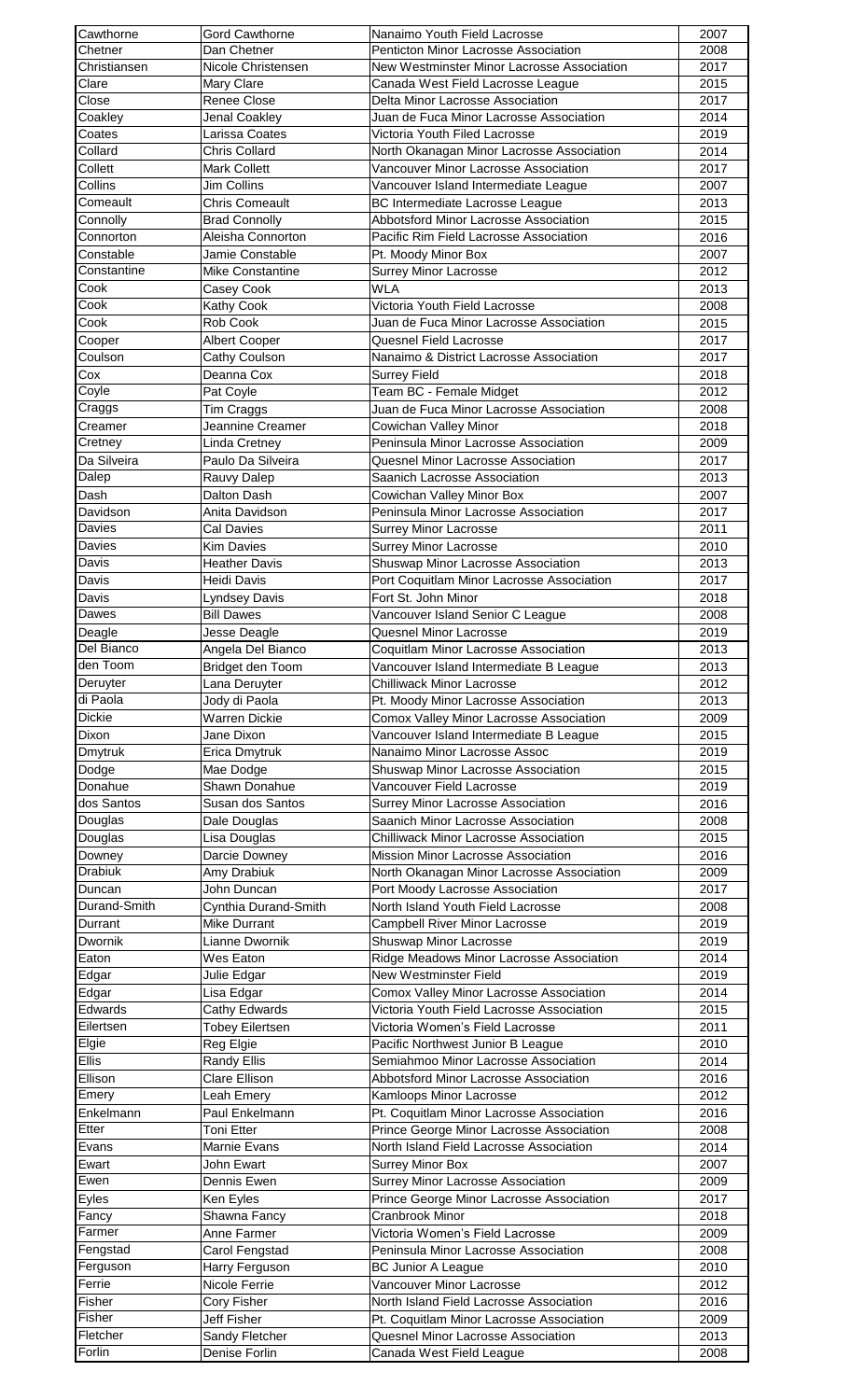| Foulds                          | Bonnie-Jean Foulds               | Prince George Senior Lacrosse League                                            | 2012         |
|---------------------------------|----------------------------------|---------------------------------------------------------------------------------|--------------|
| Foulds                          | Gordon Foulds                    | Senior C - Prince George                                                        | 2014         |
| Foulds                          | <b>Heather Foulds</b>            | Prince George Senior C League                                                   | 2008         |
| Foulds                          | <b>Terry Foulds</b>              | Prince George Senior C League                                                   | 2007         |
| Foy                             | <b>Teresa Foy</b>                | Campbell River Minor Lacrosse Association                                       | 2014         |
| Frech                           | Kelly Frech                      | Nanaimo & District Minor Lacrosse                                               | 2010         |
| Frederick                       | <b>Gwen Frederick</b>            | Prince George Senior C Lacrosse League                                          | 2016         |
| Fredericks                      | <b>Gary Fredericks</b>           | Prince George Senior Lacrosse League                                            | 2009         |
| Frehlick                        | Ross Frehlick                    | Delta Field Lacrosse Association                                                | 2016         |
| Frost                           | <b>Tim Frost</b>                 | Juan de Fuca Minor Lacrosse                                                     | 2019         |
| Garbutt                         | <b>Geoff Garbutt</b>             | <b>Comox Valley Minor Lacrosse</b>                                              | 2019         |
| Garland                         | <b>Maureen Garland</b>           | Pacific Rim Youth Field Lacrosse                                                | 2010         |
| Geyer                           | Frank Geyer                      | BC Intermediate Lacrosse League                                                 | 2011         |
| Gignac                          | Alison Gignac                    | Port Coquitlam Minor                                                            | 2018         |
| Gilbert                         | Aaron Gilbert                    | Sunshine Coast Minor Lacrosse Association                                       | 2016         |
| Gilbert                         | <b>Twila Gilbert</b>             | Pt. Coquitlam Minor Lacrosse Association                                        | 2014         |
| Gillespie                       | Renee Gillespie                  | Pt. Coquitlam Minor Box                                                         | 2007         |
| Gilliam                         | <b>Bev Gilliam</b>               | <b>Burnaby Minor Lacrosse Association</b>                                       | 2009         |
| Giszas                          | Chris Giszas                     | Nanaimo Field                                                                   | 2018         |
| Golia                           | Sheri Golia                      | Cowichan Valley Minor Lacrosse                                                  | 2011         |
| Goller                          | Jason Goller                     | <b>Langley Field</b>                                                            | 2018         |
| Goosen                          | Ramona Goosen                    | West Coast Senior B League                                                      | 2007         |
| Goss                            | Shawna Goss                      | New Westminster Minor Lacrosse Association                                      | 2009         |
| Goulet                          | David Goulet                     | Abbotsford Minor Lacrosse Association                                           | 2017         |
| Green                           | <b>Tracey Green</b>              | Prince George Minor Lacrosse                                                    | 2012         |
| Gregorson                       | Shawn Gregorson                  | Surrey Field Lacrosse Association                                               | 2014         |
| Grimm                           | Kelly Grimm                      | Penticton Minor Box                                                             | 2007         |
| Gulliver                        | <b>Becky Gulliver</b>            | Cowichan Women's Field Lacrosse                                                 | 2008         |
| Guthrie                         | Ross Guthrie                     | New Westminster Field Lacrosse Association                                      | 2014         |
| Hagedorn                        |                                  |                                                                                 |              |
| Hall                            | Keith Hagedorn<br>Ken Hall       | Juan de Fuca Minor Lacrosse<br>Juan de Fuca Minor Box                           | 2010<br>2007 |
|                                 | Kia Hamilton                     |                                                                                 |              |
| Hamilton                        |                                  | Valley Field Lacrosse Association                                               | 2016         |
| <b>Hankins</b>                  | <b>Shannon Hankins</b>           | Ridge Meadows Minor Lacrosse Association                                        | 2013         |
| Hanley                          | Lynn Hanley                      | North Okanagan Minor Lacrosse                                                   | 2010         |
| Hansford                        | <b>Tracy Hansford</b>            | Kelowna Field Lacrosse                                                          | 2019         |
| Hanson                          | Kristie Hanson                   | Coquitlam Minor Lacrosse                                                        | 2012         |
| Hara                            | Brad Hara                        | Pacific Coast Field Lacrosse League                                             | 2012         |
| Hay                             | Christy Hay                      | Delta Field Lacrosse Association                                                | 2017         |
| Heard                           | Debbie Heard                     | <b>Burnaby Minor Lacrosse</b>                                                   | 2012         |
| Heavenor                        | <b>Tyler Heavenor</b>            | Peninsula Minor Lacrosse                                                        | 2012         |
| Hedges                          | Don Hedges                       | <b>Western Lacrosse Association</b>                                             | 2011         |
| Hedican                         | Derek Hedican                    | Thompson-Okanagan Junior B League                                               | 2010         |
| Hemmerling                      | <b>Stacy Hemmerling</b>          | Pt. Coquitlam Minor Lacrosse                                                    | 2012         |
| <b>Hertslet</b>                 | Karen Hertslet                   | Port Coquitlam Minor Lacrosse                                                   | 2019         |
| Higgs                           | <b>Rick Higgs</b>                | Pacific Rim Youth Field Lacrosse                                                | 2007         |
| Hildebrand                      | Sheri Hildebrand                 | Semiahmoo Minor Lacrosse Association                                            | 2015         |
| <b>Hitchcox</b>                 | Lori Hitchcox                    | Victoria Women's Field Lacrosse                                                 | 2010         |
| Hodgson                         | Lindsay Hodgson                  | Alberni Valley Minor Lacrosse                                                   | 2019         |
| <b>Hoffos</b>                   | Robin Hoffos                     | Williams Lake Minor Lacrosse                                                    | 2011         |
| Houldsworth                     | Darren Houldsworth               | <b>Surrey Field Lacrosse</b>                                                    | 2019         |
| Houlihan                        | Colleen Houlihan                 | Comox Valley Minor Lacrosse                                                     | 2010         |
| <b>Howes</b>                    | Louise Howes                     | <b>Campbell River Minor Box</b>                                                 | 2007         |
| Husband                         | Mike Husband                     | New Westminster Minor Lacrosse                                                  | 2012         |
| Hyland                          | Liz Hyland                       | Juan de Fuca Lacrosse Association                                               | 2017         |
| <b>Isaacs</b>                   | Rita Isaacs                      | Coquitlam Minor                                                                 | 2018         |
| Isbister                        | Sherie Isbister                  | New Westminster Minor Box                                                       | 2007         |
| Jackson                         | Chris Jackson                    | Saanich Minor Lacrosse                                                          | 2010         |
| Johannessen                     | Carrie Johannessen               | Alberni Valley                                                                  | 2018         |
| Johnny                          | Will Johnny                      | Pacific Northwest Junior B Tier 2                                               | 2018         |
| Johnson                         | Gord Johnson                     | <b>Chilliwack Minor Lacrosse Association</b>                                    | 2013         |
| Johnston                        | Ceayon Johnston                  | Richmond Lacrosse Association                                                   | 2014         |
| Joinson                         | Shawn Joinson                    | West Coast Senior Lacrosse League                                               | 2009         |
| Jones                           | Andrea Jones                     | Lower Mainland Women's Field Lacrosse                                           | 2009         |
| Jones                           | <b>Grant Jones</b>               | Comox Valley Minor Lacrosse Association                                         | 2015         |
| Jones                           | Sarah Jones                      | New Westminster Girls Field Lacrosse                                            | 2011         |
| Jones                           |                                  |                                                                                 |              |
|                                 | Terri Jones                      | Comox Valley Minor Lacrosse                                                     | 2012         |
| Jordan                          | Colleen Jordan                   | Oceanside Minor Lacrosse                                                        | 2019         |
| Jordan-Jones                    | Charlene Jordan-Jones            | Langley Field Lacrosse                                                          | 2015         |
| Jun                             | Cecile Jun                       | Vancouver Minor Lacrosse Association                                            | 2015         |
| Jung                            |                                  |                                                                                 | 2013         |
| Kask                            | Gina Jung                        | Cowichan Valley Minor Lacrosse Association                                      |              |
|                                 | Gordie Kask                      | Coquitlam Minor Lacrosse Association                                            | 2017         |
|                                 | Trish Keizer                     | Langley Youth Field Lacrosse                                                    | 2010         |
|                                 | <b>Tom Kellet</b>                | <b>Burnaby Minor Lacrosse</b>                                                   | 2010         |
| Keizer<br>Kellet<br>Kelly       | Andrina Kelly                    | Richmond Minor                                                                  | 2018         |
|                                 | Jordan Kelly                     | <b>Richmond Lacrosse</b>                                                        | 2011         |
|                                 | Lonnie Kelsey                    | Thompson-Okanagan Junior B League                                               | 2007         |
| Kelly<br>Kelsey<br>King<br>King | Andy King<br><b>Heather King</b> | Kelowna Minor Lacrosse Association<br>North Okanagan Minor Lacrosse Association | 2017<br>2015 |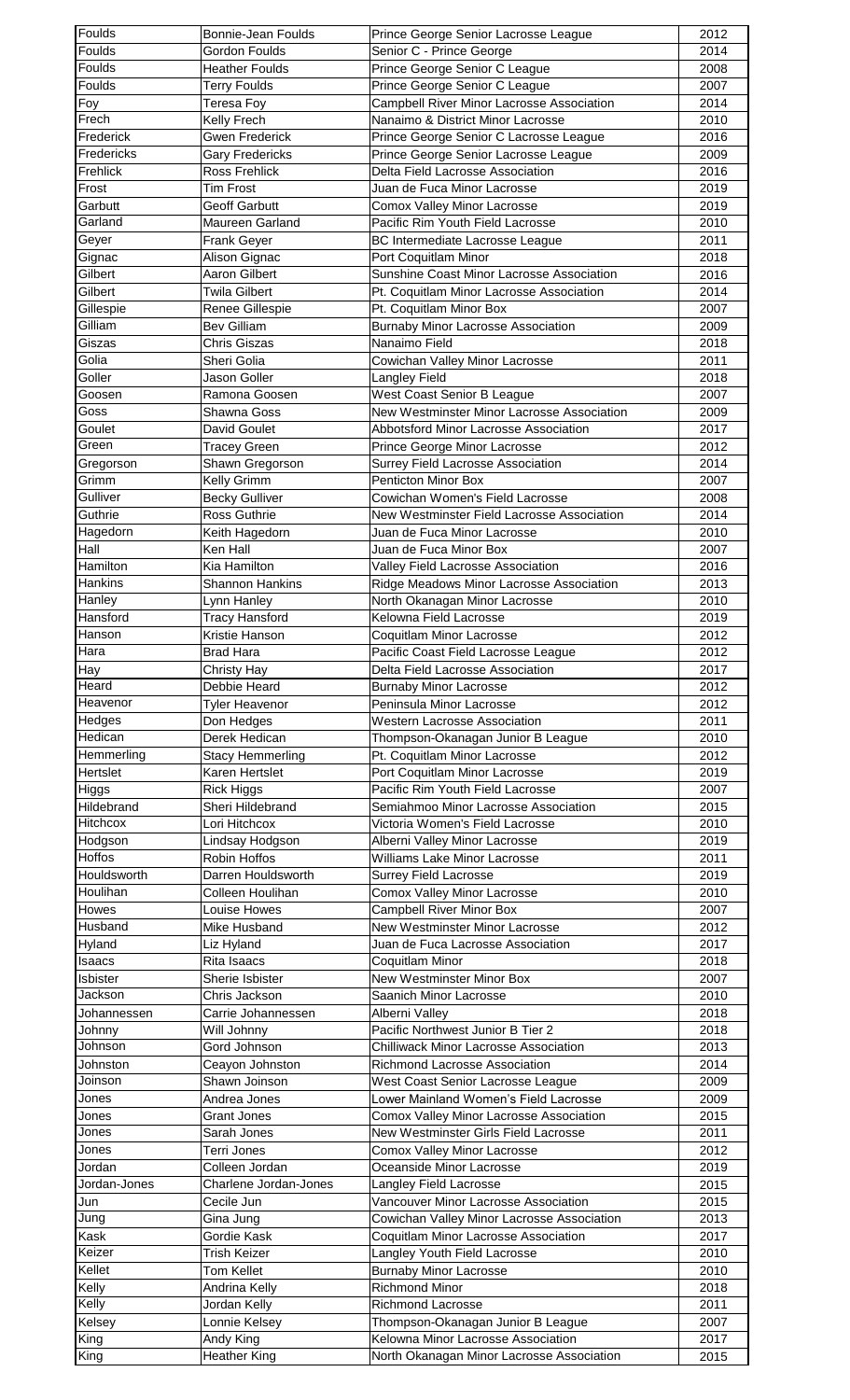| King                                                                                                                                                                                                                                                                                                                                                                                       | Penni King                           | Penticton Minor Lacrosse Association                                          | 2013         |
|--------------------------------------------------------------------------------------------------------------------------------------------------------------------------------------------------------------------------------------------------------------------------------------------------------------------------------------------------------------------------------------------|--------------------------------------|-------------------------------------------------------------------------------|--------------|
| Kingsbury                                                                                                                                                                                                                                                                                                                                                                                  | Trish Kingsbury                      | Ridge Meadows Minor Lacrosse Association                                      | 2016         |
| Kirkby                                                                                                                                                                                                                                                                                                                                                                                     | Susan Kirkby                         | <b>Burnaby Minor Box</b>                                                      | 2007         |
| Kokoska                                                                                                                                                                                                                                                                                                                                                                                    | Nicole Kokoska                       | Mission Minor Lacrosse Association                                            | 2014         |
| Konnilla                                                                                                                                                                                                                                                                                                                                                                                   | Crystal Konnila                      | Peninsula Minor Lacrosse Association                                          | 2015         |
| Krahn                                                                                                                                                                                                                                                                                                                                                                                      | <b>Brad Kraun</b>                    | Victoria Senior C Lacrosse League                                             | 2015         |
| Krebs                                                                                                                                                                                                                                                                                                                                                                                      | Penny Krebs                          | Kelowna Minor Lacrosse Association                                            | 2009         |
| Kump                                                                                                                                                                                                                                                                                                                                                                                       | Jason Kump                           | Langley Field Lacrosse                                                        | 2011         |
| Kurt                                                                                                                                                                                                                                                                                                                                                                                       | Melody Kurt                          | Vancouver-Killarney Minor Lacrosse Association                                | 2013         |
| Kwasniewski                                                                                                                                                                                                                                                                                                                                                                                | Lucy Kwasniewski                     | Thompson-Okanagan Junior B League                                             | 2009         |
| Labranche                                                                                                                                                                                                                                                                                                                                                                                  | Craig Labranche                      | <b>BC Junior A</b>                                                            | 2018         |
| Lachlan                                                                                                                                                                                                                                                                                                                                                                                    | <b>Fred Lachlan</b>                  | Pt. Coquitlam Minor Lacrosse/Team BC U19 Fld                                  | 2012         |
| ∫Lai                                                                                                                                                                                                                                                                                                                                                                                       | Cou Lai                              | Langley Minor Lacrosse Association                                            | 2017         |
| Lambright                                                                                                                                                                                                                                                                                                                                                                                  | Randy Lambright                      | Kamloops Minor Box                                                            | 2007         |
| Landels                                                                                                                                                                                                                                                                                                                                                                                    | Lesley Landels                       | North Okanagan Youth Field Lacrosse                                           | 2009         |
| Landels                                                                                                                                                                                                                                                                                                                                                                                    | Wes Landels                          | North Okanagan Minor Lacrosse Association                                     | 2008         |
| Laprise                                                                                                                                                                                                                                                                                                                                                                                    | <b>Barb Laprise</b>                  | <b>BC Intermediate B League</b>                                               | 2008         |
| Larsen                                                                                                                                                                                                                                                                                                                                                                                     | Danna Larsen                         | New Westminster Minor Lacrosse Association                                    | 2013         |
| Larsen                                                                                                                                                                                                                                                                                                                                                                                     | Drew Larsen                          | New Westminster Field Lacrosse Association                                    | 2013         |
| Lego                                                                                                                                                                                                                                                                                                                                                                                       | Liz Lego                             | <b>Burnaby Minor Lacrosse Association</b>                                     | 2017         |
| Lehman                                                                                                                                                                                                                                                                                                                                                                                     | Sean Lehman                          | Nanaimo & District Minor Lacrosse Association                                 | 2008         |
| Leibich                                                                                                                                                                                                                                                                                                                                                                                    | Scott Leibich                        | North Delta Minor Lacrosse                                                    | 2012         |
| Leies                                                                                                                                                                                                                                                                                                                                                                                      | <b>Toni Leies</b>                    | Team BC - Bantam Box Lacrosse                                                 | 2012         |
| Leies                                                                                                                                                                                                                                                                                                                                                                                      | <b>Tyson Leies</b>                   | Team BC - Bantam Box Lacrosse/Fld-PacRim                                      | 2012         |
| Leroux                                                                                                                                                                                                                                                                                                                                                                                     | Valerie Leroux                       | <b>Chilliwack Field</b>                                                       | 2018         |
| Lever                                                                                                                                                                                                                                                                                                                                                                                      | Mary Anne Lever                      | Richmond Lacrosse Association                                                 | 2019         |
| Lewis                                                                                                                                                                                                                                                                                                                                                                                      | <b>Farrah Lewis</b>                  | Oceanside Minor                                                               | 2018         |
| Lidstone                                                                                                                                                                                                                                                                                                                                                                                   | Sue Lidstone                         | Cowichan Valley Minor Lacrosse Association                                    | 2014         |
| Liebich                                                                                                                                                                                                                                                                                                                                                                                    | Scott Liebich                        | Delta Minor Lacrosse Association                                              | 2014         |
| Linnen                                                                                                                                                                                                                                                                                                                                                                                     | Dan Linnen                           | Junior B - Pacific Northwest                                                  | 2014         |
| Lister                                                                                                                                                                                                                                                                                                                                                                                     | Dallas Lister                        | Cowichan Valley Minor Lacrosse                                                | 2019         |
| Loftus                                                                                                                                                                                                                                                                                                                                                                                     | Lee Loftus                           | <b>Burnaby Minor Lacrosse Association</b>                                     | 2008         |
| London                                                                                                                                                                                                                                                                                                                                                                                     | Kathy London                         | Juan De Fuca Minor                                                            | 2018         |
| Longacre                                                                                                                                                                                                                                                                                                                                                                                   | Dean Longacre                        | Pacific Northwest Junior B League                                             | 2008         |
| Lonsbrough                                                                                                                                                                                                                                                                                                                                                                                 | Michael Lonsbrough                   | <b>Surrey Minor Lacrosse</b>                                                  | 2019         |
| Love                                                                                                                                                                                                                                                                                                                                                                                       | <b>Ted Love</b>                      | Vancouver Island Senior C Lacrosse League                                     | 2009         |
| Lucas                                                                                                                                                                                                                                                                                                                                                                                      |                                      | Vancouver Minor Lacrosse                                                      | 2019         |
| MacGregor                                                                                                                                                                                                                                                                                                                                                                                  | Tony Lucas<br>Jamie MacGregor        | Kelowa Field                                                                  | 2018         |
| MacKay                                                                                                                                                                                                                                                                                                                                                                                     |                                      | Vancouver Minor Box                                                           | 2007         |
|                                                                                                                                                                                                                                                                                                                                                                                            |                                      |                                                                               |              |
|                                                                                                                                                                                                                                                                                                                                                                                            | Fraser MacKay                        |                                                                               |              |
|                                                                                                                                                                                                                                                                                                                                                                                            | <b>Thomas Mackiewich</b>             | North Okanagan Minor Lacrosse                                                 | 2019         |
|                                                                                                                                                                                                                                                                                                                                                                                            | Neil MacPhee                         | North Okanagan Minor Box                                                      | 2007         |
|                                                                                                                                                                                                                                                                                                                                                                                            | <b>Rick Mainman</b>                  | Vancouver Field Lacrosse Association                                          | 2014         |
|                                                                                                                                                                                                                                                                                                                                                                                            | <b>Bridget Malcom</b>                | New Westminster Minor Lacrosse Association                                    | 2015         |
|                                                                                                                                                                                                                                                                                                                                                                                            | Deb Maloney                          | Peninsula Minor Lacrosse Association                                          | 2013         |
|                                                                                                                                                                                                                                                                                                                                                                                            | <b>Harold Mann</b>                   | North Okanagan Minor Lacrosse                                                 | 2011         |
|                                                                                                                                                                                                                                                                                                                                                                                            | <b>Todd Manns</b>                    | Pacific Northwest Junior B League                                             | 2016         |
|                                                                                                                                                                                                                                                                                                                                                                                            | Diane Manojlavic                     | DeltaField Lacrosse Association                                               | 2013         |
|                                                                                                                                                                                                                                                                                                                                                                                            | Sandra Margetson                     | Langley Minor Lacrosse Association                                            | 2008         |
|                                                                                                                                                                                                                                                                                                                                                                                            | <b>Troy Margetson</b>                | Langley Minor                                                                 | 2018         |
|                                                                                                                                                                                                                                                                                                                                                                                            | Paula Marks                          | North Island Youth Field Lacrosse                                             | 2007         |
|                                                                                                                                                                                                                                                                                                                                                                                            | <b>Julie Marriott</b>                | Saanich Lacrosse                                                              | 2012         |
|                                                                                                                                                                                                                                                                                                                                                                                            | <b>Tracy Marriott</b>                | Campbell River Minor Lacrosse Association                                     | 2008         |
|                                                                                                                                                                                                                                                                                                                                                                                            | Jim Martin                           | North Okanagan Field Lacrosse Association                                     | 2013         |
|                                                                                                                                                                                                                                                                                                                                                                                            | <b>Richard Marty</b>                 | Ridge Meadows Minor Lacrosse Association                                      | 2013         |
|                                                                                                                                                                                                                                                                                                                                                                                            | Dan Mason                            | <b>Richmond Lacrosse</b>                                                      | 2010         |
|                                                                                                                                                                                                                                                                                                                                                                                            | Pam Mason                            | Richmond Lacrosse                                                             | 2012         |
|                                                                                                                                                                                                                                                                                                                                                                                            | Rhonda Maximick                      | North Island Youth Field Lacrosse                                             | 2010         |
|                                                                                                                                                                                                                                                                                                                                                                                            | Tara May                             | Nanaimo & District Minor Lacrosse Association                                 | 2013         |
|                                                                                                                                                                                                                                                                                                                                                                                            | Ramona McAdie                        | Ft. St. John Minor Lacrosse Association                                       | 2016         |
|                                                                                                                                                                                                                                                                                                                                                                                            | Gary McBride                         | <b>BC Junior A League</b>                                                     | 2014         |
|                                                                                                                                                                                                                                                                                                                                                                                            | Noela McCall                         | Langley Minor Lacrosse Association                                            | 2015         |
|                                                                                                                                                                                                                                                                                                                                                                                            | Dustin McColl                        | New Westminster Field Lacrosse Association                                    | 2017         |
|                                                                                                                                                                                                                                                                                                                                                                                            | Bonnie McCue                         | Fort St. John Minor Lacrosse Association                                      | 2017         |
|                                                                                                                                                                                                                                                                                                                                                                                            | Danita McDole                        | Team BC - Midget Box Lacrosse                                                 | 2012         |
|                                                                                                                                                                                                                                                                                                                                                                                            | Wayne McDonald                       | <b>Vancouver Minor Lacrosse</b>                                               | 2010         |
|                                                                                                                                                                                                                                                                                                                                                                                            | Tammy McDougall                      | Nanaimo Youth Field Lacrosse                                                  | 2011         |
|                                                                                                                                                                                                                                                                                                                                                                                            | <b>Gord McFarland</b>                | Pt. Moody Minor Lacrosse                                                      | 2011         |
|                                                                                                                                                                                                                                                                                                                                                                                            | Sean McInnes                         | Vancouver Field                                                               | 2018         |
|                                                                                                                                                                                                                                                                                                                                                                                            | Jim McIntosh                         |                                                                               | 2009         |
|                                                                                                                                                                                                                                                                                                                                                                                            | Neil McIntosh                        | Coquitlam Minor Lacrosse Association                                          | 2010         |
|                                                                                                                                                                                                                                                                                                                                                                                            |                                      | Prince George Senior C League                                                 |              |
|                                                                                                                                                                                                                                                                                                                                                                                            | John McKay                           | Surrey Minor Lacrosse Association                                             | 2014         |
|                                                                                                                                                                                                                                                                                                                                                                                            | Kelly McKay                          | Kelowna Minor Lacrosse Association                                            | 2013         |
| Mackiewich<br>MacPhee<br>Mainman<br>Malcom<br>Maloney<br>Mann<br>Manns<br>Manojlovic<br>Margetson<br>Margetson<br><b>Marks</b><br>Marriott<br>Marriott<br>Martin<br>Marty<br>Mason<br>Mason<br>Maximick<br>May<br>McAdie<br>McBride<br>McCall<br>McColl<br>McCue<br>McDole<br>McDonald<br>McDougall<br>McFarland<br>McInnes<br>McIntosh<br>McIntosh<br>McKay<br><b>McKay</b><br>McLaughlin | Glenn McLaughlin                     | Pt. Coquitlam Minor Lacrosse Association                                      | 2013         |
| McLean                                                                                                                                                                                                                                                                                                                                                                                     | Al McLean                            | Campbell River Minor Lacrosse                                                 | 2012         |
| McLean                                                                                                                                                                                                                                                                                                                                                                                     | Catherine McLean                     | Pacific Rim Youth Field Lacrosse                                              | 2009         |
| McLennan                                                                                                                                                                                                                                                                                                                                                                                   | Kevin McLennan                       | Senior C - Victoria                                                           | 2014         |
| McLucas<br>McMinn                                                                                                                                                                                                                                                                                                                                                                          | <b>Beth McLucas</b><br>Tamara McMinn | Pacific Coast Field Lacrosse League<br>North Shore Minor Lacrosse Association | 2009<br>2017 |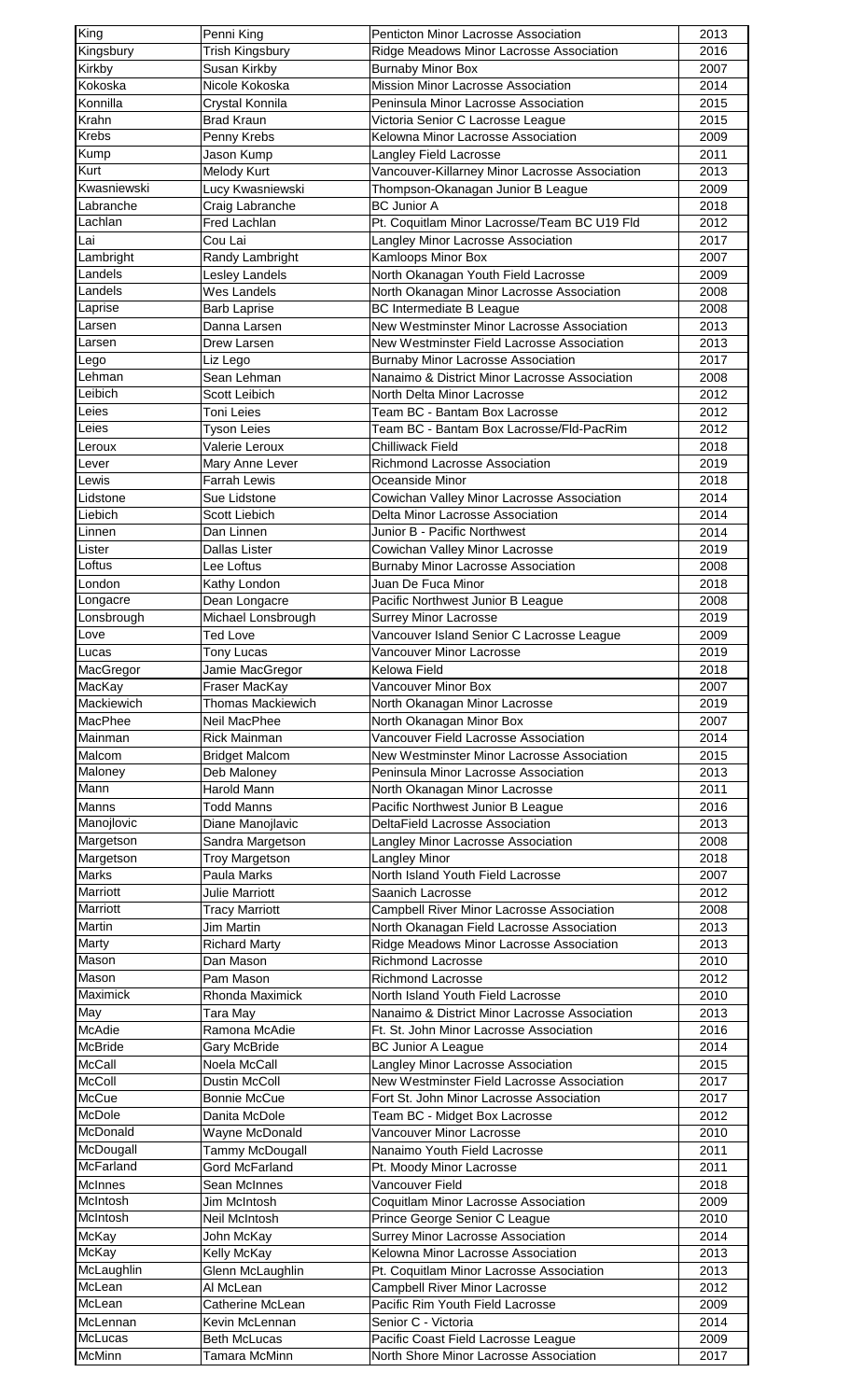| McMurray              | Jamie McMurray                          | Pt. Moody Minor Lacrosse Association                                         | 2016         |
|-----------------------|-----------------------------------------|------------------------------------------------------------------------------|--------------|
| Meadows               | <b>Krys Meadows</b>                     | Langley Minor Lacrosse                                                       | 2010         |
| Merilainen            | <b>Shelley Merilainen</b>               | Peninsula Minor Box                                                          | 2007         |
| Merner<br>Merritt     | <b>Bruce Merner</b>                     | Nanaimo & District Minor Lacrosse                                            | 2012         |
| Milani                | <b>Craig Merritt</b><br>Derek Milani    | Delta Field Lacrosse Association<br>Team BC - Midget Box Lacrosse            | 2014<br>2012 |
| Miller                | Cam Miller                              | Oceanside Minor Lacrosse Association                                         | 2017         |
| Miller                | David Miller                            | Pt. Moody Minor Lacrosse                                                     | 2010         |
| Miller                | Gordon Miller                           | <b>Burnaby Minor Lacrosse Association</b>                                    | 2013         |
| Mills                 | <b>Kevin Mills</b>                      | Campbell River Minor Lacrosse                                                | 2010         |
| Minion                | <b>Brandi Minion</b>                    | Mackenzie Senior C Lacrosse Team                                             | 2017         |
| Moleski               | Jeff Moleski                            | Prince George Minor                                                          | 2018         |
| Morgan                | James Morgan                            | Victoria Youth Field                                                         | 2018         |
| Morgan                | Lori Morgan                             | Peninsula Minor Lacrosse                                                     | 2010         |
| Morrison              | Irene Morrison                          | Nanaimo Junior B Lacrosse Club                                               | 2012         |
| Morrison              | Ken Morrison                            | Pacific Northwest Junior B League                                            | 2011         |
| Mosdell               | <b>Bev Mosdell</b>                      | <b>BC Junior A Lacrosse League</b>                                           | 2016         |
| Mosdell               | <b>Bill Mosdell</b>                     | Langley Field Lacrosse Association                                           | 2014         |
| Nason<br>Neumann      | Nicole Nason<br>Josh Neumann            | Peninsula Minor<br>Delta Field                                               | 2018         |
| Nielsen               | Karen Nielsen                           | Sunshine Coast Minor Lacrosse Association                                    | 2018<br>2014 |
| Norman                | <b>Brian Norman</b>                     | Comox Valley Minor Box                                                       | 2007         |
| <b>Norris</b>         | Doreen Norris                           | <b>BC Junior A League</b>                                                    | 2007         |
| O'Brien               | Chad O'Brien                            | Cowichan Valley Minor Lacrosse Association                                   | 2016         |
| O'Connor              | Michael O'Connor                        | Vancouver-Killarney Minor Lacrosse                                           | 2011         |
| O'Hagan               | Tricia O'Hagan                          | New Westminster Minor Lacrosse                                               | 2012         |
| Okino                 | <b>Stacey Okino</b>                     | Richmond Lacrosse Association                                                | 2016         |
| Olheiser              | Nadia Olheiser                          | <b>Burnaby Minor Lacrosse Association</b>                                    | 2015         |
| Olliffe               | Larry Olliffe                           | Coquitlam Adanac Senior A Lacrosse Club                                      | 2012         |
| Osterby               | Sandra Osterby                          | Langley Minor Lacrosse                                                       | 2012         |
| Overby                | <b>Tracey Overby</b>                    | Richmond Lacrosse Association                                                | 2008         |
| Pace                  | Sandy Pace                              | Coquitlam Minor Lacrosse Association                                         | 2016         |
| Paddon                | Ryan Paddon                             | Surrey Minor Lacrosse Association                                            | 2015         |
| Parke                 | Peter Parke                             | Comox Valley Minor Lacrosse Association                                      | 2014         |
| Parkyn                | Iris Parkyn                             | North Shore Minor Box                                                        | 2007         |
| Passfield             | Nancy Passfield                         | Saanich & District Minor Lacrosse Association                                | 2017         |
| Passmore<br>Paterson  | Doug Passmore                           | Peninsula Lacrosse                                                           | 2011         |
| Paterson              | <b>Stacy Paterson</b><br>Roger Paterson | Ridge Meadows Minor Lacrosse (Box)<br>North Shore Minor Lacrosse Association | 2019<br>2014 |
| Pearson               | John Pearson                            | Langley Field Lacrosse                                                       | 2012         |
| Pearson               | Laurie Pearson                          | Langley Minor Lacrosse                                                       | 2011         |
| Pelletier             | <b>Richard Pelletier</b>                | North Okanagan Minor Lacrosse Association                                    | 2015         |
| Perez                 | Laura Lea Perez                         | Team BC - U16 Field Lacrosse                                                 | 2012         |
| Peters                | <b>Jeff Peters</b>                      | Shuswap Minor                                                                | 2018         |
| Peters                | <b>Karen Peters</b>                     | Shuswap Minor Lacrosse Association                                           | 2016         |
| Peterson              | Karen Peterson                          | New Westminster Youth Field Lacrosse                                         | 2009         |
| Peterson              | Rich Peterson                           | New Westminster Minor Box Lacrosse                                           | 2010         |
| Petrov                | Pavel Petrov                            | BC Junior A Lacrosse League                                                  | 2017         |
| Petty                 | Glen Petty                              | Mission Minor Lacrosse Association                                           | 2015         |
| Pichette              | Mary Pichette                           | Delta Youth Field Lacrosse                                                   | 2010         |
| Pinnell               | Chris Pinnell                           | Vancouver Minor                                                              | 2018         |
| Plante                | Jason Plante                            | New Westminster Field                                                        | 2018         |
| Poole                 | <b>Bryan Poole</b>                      | Langley Field Lacrosse Association                                           | 2013         |
| Poole                 | lan Poole                               | Langley Field Lacrosse Association                                           | 2013         |
| Poole                 | Karen Poole                             | New Westminster Minor Lacrosse Association                                   | 2016         |
| Porter                | <b>Steven Porter</b>                    | New Westminster Minor Box Lacrosse                                           | 2019         |
| Porter<br>Prince      | Sherilynn Porter                        | Prince George Minor Lacrosse Association                                     | 2015         |
| Pringle               | George Prince<br>Doug Pringle           | Prince George Senior C League<br>North Delta Minor Box                       | 2010<br>2007 |
| Proulx                | Trish Proulx                            | West Central Senior C Lacrosse League                                        | 2008         |
| Punnett               | Lissa Punnett                           | Cowichan Valley Minor Lacrosse Association                                   | 2008         |
| Quilay                | <b>Sherwin Quilay</b>                   | Richmond Lacrosse Association                                                | 2017         |
| Rahe                  | Susan Rahe                              | Langley Minor Lacrosse Association                                           | 2016         |
| Ransier               | Dave Ransier                            | Semiahmoo Minor Lacrosse Association                                         | 2013         |
| Ratcliff              | <b>Terry Ratcliff</b>                   | Sunshine Coast Minor Lacrosse Association                                    | 2013         |
| Recsky                | Dean Recsky                             | Mission Minor Lacrosse Association                                           | 2017         |
| Regier                | Gene Regier                             | <b>BC Intermediate League</b>                                                | 2007         |
| Regier                | Judy Regier                             | <b>BC Intermediate League</b>                                                | 2007         |
| Reid                  | Devon Reid                              | West Kootenay Minor                                                          | 2018         |
| Reis                  | Monica Reis                             | Coquitlam Minor Lacrosse                                                     | 2019         |
| Rennie                | Shannon Rennie                          | Peninsula Lacrosse Assoc                                                     | 2019         |
| Reynolds              | Andy "Gump" Reynolds                    | Nanaimo Field Lacrosse Association                                           | 2016         |
| Riback                | <b>Barry Riback</b>                     | <b>BC Intermediate A League</b>                                              | 2010         |
| Rippberger            | Mike Rippberger                         | <b>Burnaby Minor</b>                                                         | 2018         |
| Robertson             | Jennifer Robertson                      | Quesnel Minor Lacrosse                                                       | 2012         |
| Robichaud<br>Robinson | Rene Robichaud                          | North Delta Minor Lacrosse Association                                       | 2014         |
| Robinson              | Amber Robinson                          | <b>Campbell River Minor Lacrosse Association</b>                             | 2013         |
|                       | Doug Robinson                           | North Island Youth Field Lacrosse                                            | 2011         |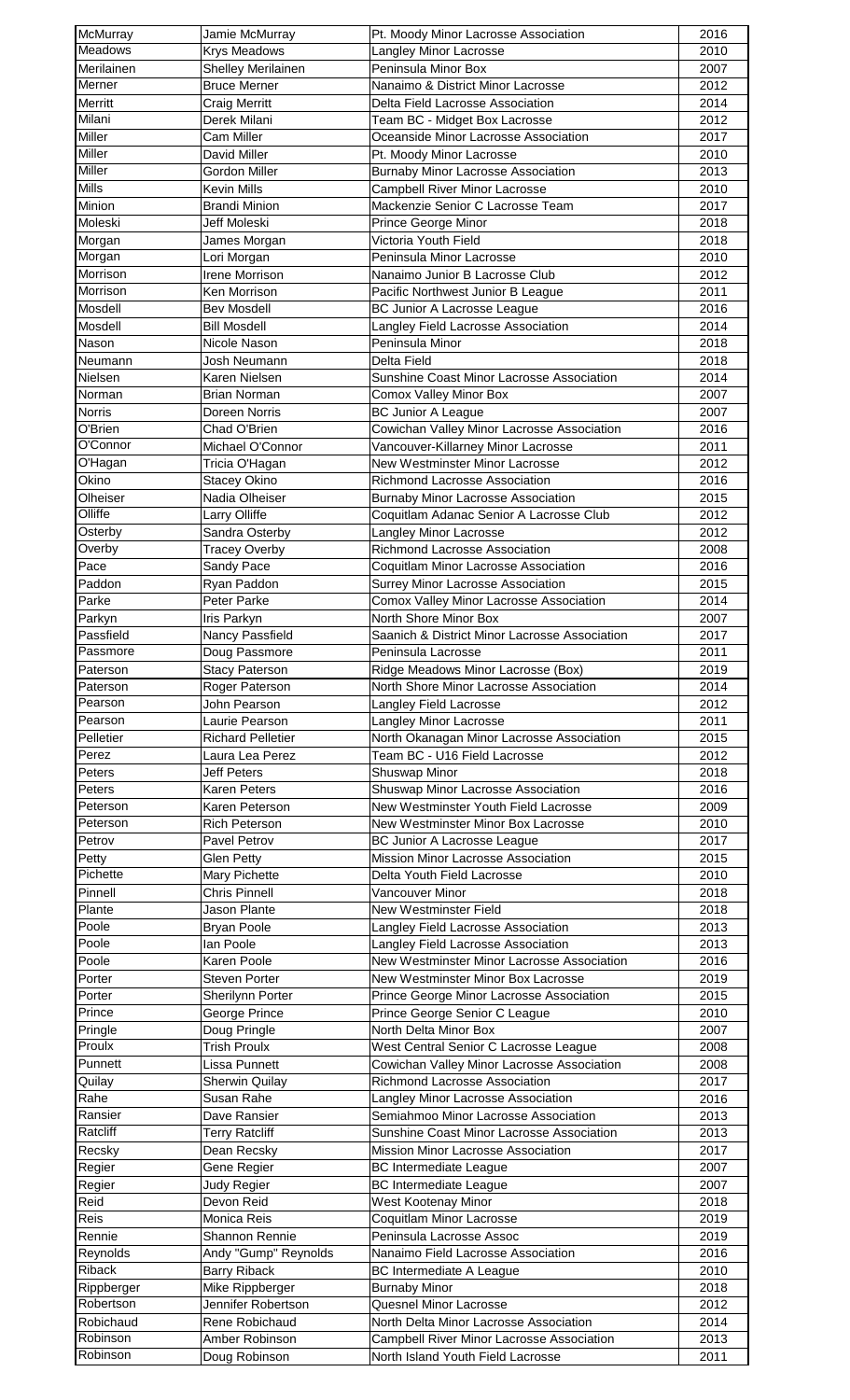| Robinson         | Kelly Robinson         | Delta Minor Lacrosse Association Association | 2013 |
|------------------|------------------------|----------------------------------------------|------|
| Rogers           | <b>Todd Rogers</b>     | Prince George Minor Lacrosse                 | 2019 |
| Rolfe            | <b>Terry Rolfe</b>     | Richmond Minor Lacrosse Association          | 2009 |
| Romano           | Michelle Romano        | <b>Burnaby Minor Lacrosse</b>                | 2019 |
| Romano           | Brad Romano            | <b>Burnaby Minor Lacrosse Association</b>    | 2016 |
| Rorison          | Don                    | Cowichan Valley Minor Lacrosse               | 2012 |
| Rorison          | Don Rorison            | Cowichan Valley Minor Lacrosse               | 2012 |
| Roy              | Sandy Roy              | Pt. Moody Minor Lacrosse Association         | 2009 |
| Sahota           | Paul Sahota            | Richmond Youth Field Lacrosse                | 2009 |
| Sam              | Ryan Sam               | Victoria Senior C Lacrosse League            | 2017 |
| Samuelson        | Ylva (Jill) Samuelson  | <b>Cranbrook Minor Lacrosse Association</b>  | 2014 |
| Sandhu           | Suki Sandhu            | New Westminster Girls Field Lacrosse         | 2010 |
| Scabar           | Chris Scabar           | Thompson-Okanagan Junior B League            | 2015 |
| Schell           | Ron Schell             | South Fraser Youth Field Lacrosse            | 2007 |
| Schindel         | Lance Schindel         | Pt. Moody Minor Lacrosse Association         | 2014 |
| Schmelz          | Richelle Schmelz       | Pt. Moody Minor Lacrosse                     | 2012 |
| Schwan           | Angie Schwan           | <b>Richmond Minor Box</b>                    | 2007 |
| Schwan           | Marianne Schwan        | Richmond Lacrosse Association                | 2008 |
| Scott            | Landen Scott           | Quesnel Minor                                | 2018 |
| Scott            | Lisa Scott             | Intermediate B - Central Interior            | 2014 |
| Scott            | Patricia Scott         | Prince George Senior Lacrosse League         | 2011 |
| Seaton           | Roxane Seaton          | Junior B - North Okanagan                    | 2014 |
| Seidel           | <b>Ed Seidel</b>       | West Coast Senior B Lacrosse Association     | 2018 |
| Semple-Borkowsky | Kelli Semple-Borkowsky | Ridge Meadows Minor Lacrosse Association     | 2015 |
| Service          | Pam Service            | Sunshine Coast Lacrosse                      | 2019 |
| Shafi            | John Shafi             | Oceanside Minor Lacrosse                     | 2012 |
| Shanks           | Duncan Shanks          | Team BC - Female Midget Box Lacrosse         | 2012 |
| Shanks           |                        |                                              |      |
|                  | <b>Sue Shanks</b>      | Team BC - Female Midget Box Lacrosse         | 2012 |
| Sharpe<br>Shaw   | Kim Sharpe             | Nanaimo & District Lacrosse Association      | 2016 |
|                  | Deanna Shaw            | Prince George Minor Lacrosse Association     | 2013 |
| Sheridan         | Chris Sheridan         | Pacific Rim Field/Saanich Minor Lacrosse     | 2013 |
| Short            | <b>Tara Short</b>      | Pacific Rim Field Lacrosse                   | 2019 |
| Siegner          | Gloria Siegner         | Canada West Men's Field Lacrosse League      | 2007 |
| Sigfusson        | Jed Sigfusson          | Pt. Moody Minor Lacrosse Association         | 2015 |
| Simons           | Doug Simons            | <b>Adanacs Youth Field Lacrosse</b>          | 2007 |
| Smith            | <b>Curtis Smith</b>    | Delta Lacrosse                               | 2019 |
| Smith            | <b>Curtis Smith</b>    | North Delta Minor Lacrosse Association       | 2013 |
| Smith            | Mark Smith             | New Westminster Minor                        | 2018 |
| Smith            | Rob Smith              | Kamloops Minor Lacrosse                      | 2011 |
| Smith            | Savanna Smith          | Lower Mainland Girls Field League            | 2008 |
| Smith            | Tanya Smith            | Cowichan Valley Minor Lacrosse Association   | 2017 |
| Smith            | <b>Trevor Smith</b>    | Delta Minor Lacrosse                         | 2012 |
| Soenen           | Carol Soenen           | New Westminster Minor Lacrosse Association   | 2016 |
| Sommer           | Amy Sommer             | Cranbrook Minor Lacrosse                     | 2012 |
| Spaans           | Peter Spaans           | Saanich Minor Lacrosse Association           | 2016 |
| Spaven           | <b>Brian</b>           | Team BC - U19 Field Lacrosse                 | 2012 |
| Spaven           | <b>Brian Spaven</b>    | Team BC - U19 Field Lacrosse                 | 2012 |
| Spraggs          | Lynn Spraggs           | North Okanagan Minor Lacrosse Association    | 2013 |
| St. Arnaud       | Ginette St. Arnaud     | Vancouver Field Lacrosse                     | 2015 |
| Steinmann        | Devena Steinmann       | <b>Ridge Meadows Minor</b>                   | 2018 |
| <b>Stevens</b>   | <b>Cybelle Stevens</b> | Prince George Minor Lacrosse Association     | 2016 |
| <b>Stracker</b>  | Pam Stracker           | Delta Minor Lacrosse Association             | 2016 |
| Stratton         | Fiona Stratton         | <b>BC Intermediate B League</b>              | 2010 |
| Stroup           | Cristina Stroup        | Coquitlam Minor Lacrosse                     | 2011 |
| Stroup           | Dan Stroup             | Team BC - Female Bantam Box Lacrosse         | 2012 |
| Stuart           | <b>Andy Stuart</b>     | Saanich Minor                                | 2018 |
| Sullivan         | Lonny Sullivan         | Nanaimo Minor                                | 2018 |
| Sutton           | Evelyn Sutton          | Victoria Youth Field Lacrosse Association    | 2016 |
| Swanson          | Janice Swanson         | Comox Valley Minor Lacrosse Association      | 2008 |
| Swayze           | <b>Chantal Swayze</b>  | Comox Valley Minor                           | 2018 |
| Sywak            | Myron Sywak            | Coquitlam Senior A Lacrosse Team             | 2013 |
| Tait             | Randy Tait             | <b>Cranbrook Minor Lacrosse Association</b>  | 2013 |
| Tait             | <b>Tammy Tait</b>      | Nanaimo Raiders Field Lacrosse               | 2017 |
| Tanner           | Kathy Tanner           | Pacific Rim Youth Field Lacrosse             | 2011 |
|                  |                        |                                              |      |
| Tarling          | <b>Cindy Tarling</b>   | Langley Minor Lacrosse Association           | 2014 |
| Taylor           | David Taylor           | Nanaimo Youth Field Lacrosse                 | 2008 |
| Taylor           | Mark Taylor            | Campbell River Minor Lacrosse Association    | 2009 |
| Terhune          | Roger Terhune          | Port Coquitlam Field Lacrosse                | 2017 |
| <b>Terris</b>    | <b>Brande Terris</b>   | Nanaimo Youth Field Lacrosse                 | 2010 |
| Terris           | <b>Shane Terris</b>    | Nanaimo Raiders Field Lacrosse               | 2015 |
| Tessarolo        | Chel & Lisa Tessarolo  | <b>BC Intermediate A League</b>              | 2008 |
| Thauli           | Sam Thauli             | Delta Lacrosse                               | 2011 |
| Thomas           | Elisabeth Thomas       | Pt. Coquitlam Minor Lacrosse Association     | 2008 |
| Thomas           | Ken Thomas             | <b>Western Lacrosse Association</b>          | 2008 |
| Thompson         | Reg Thompson           | <b>BC Junior A Lacrosse League</b>           | 2009 |
| Thompson         | Robyn Thompson         | Vancouver Island Intermediate B League       | 2016 |
| Thomson          | Wendy Thomson          | Langley Minor Lacrosse                       | 2019 |
| Thomson          | Deanna Thomson         | Coquitlam Minor Lacrosse Association         | 2014 |